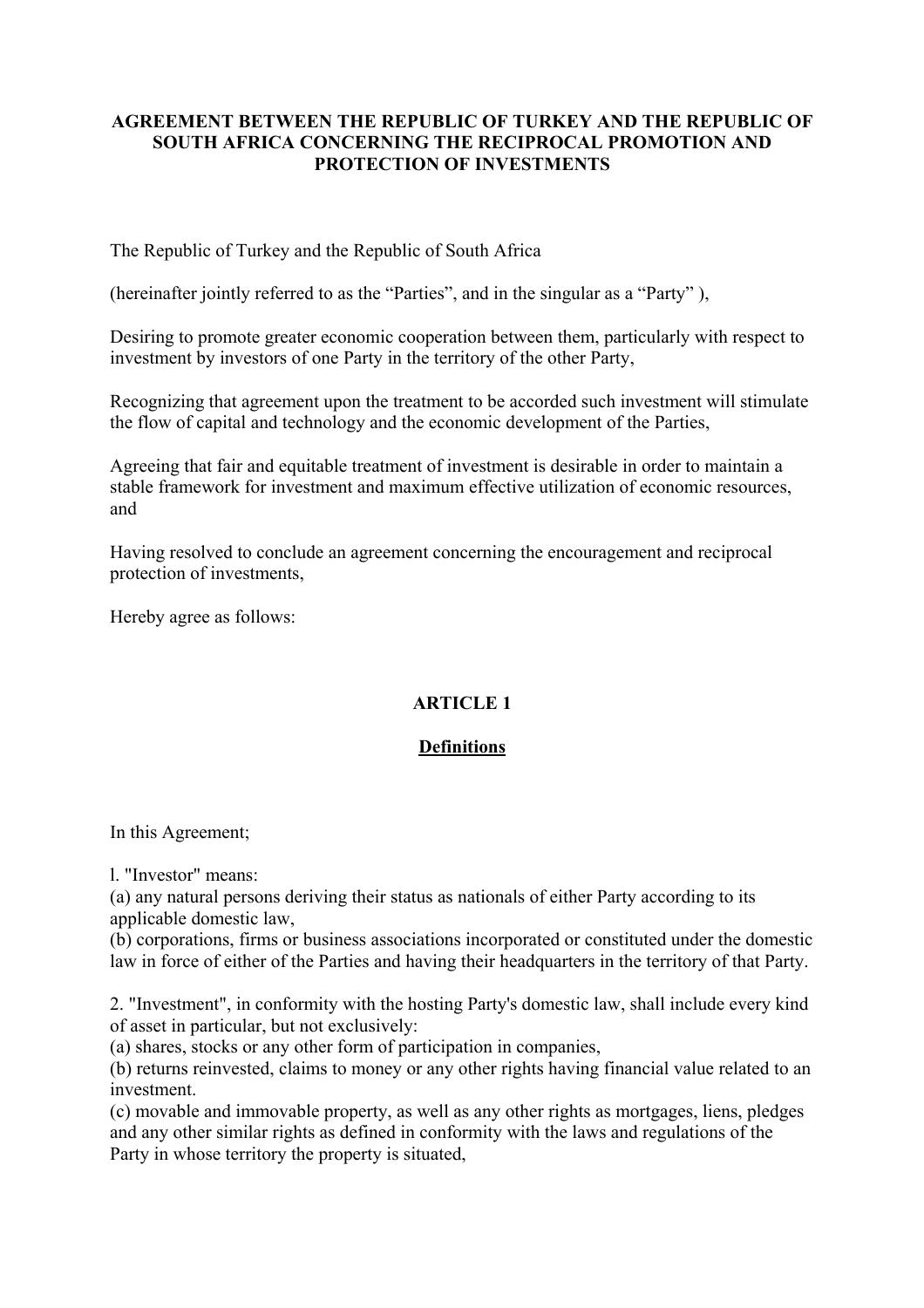(d) industrial and intellectual property rights such as patents, industrial designs, technical processes, as well as trademarks, goodwill, know-how and other similar rights, (e) business concessions conferred by law or by contract including concessions to search for, cultivate, extract or exploit natural resources.

The said term shall refer to all direct investments made in accordance with the domestic law in the territory of the Party where the investments are made.

A change in the form in which assets are invested does not affect their character as investments.

3. "Returns" means the amounts yielded by an investment and includes in particular, though not exclusively, profit, interest, capital gains, dividends, royalties and fees.

4. "Territory" means with regard to either Party, its territory, territorial sea, as well as the maritime areas over which it has jurisdiction or sovereign rights for the purpose of exploration, exploitation and preservation of natural resources, pursuant to international law;

## **ARTICLE II**

## **Promotion and Protection of Investments**

l. Each Party shall encourage and create favourable conditions for investors of the other Party to invest capital in its territory and subject to its right to exercise powers conferred by its domestic law.

2.Each Party shall permit in its territory investments, and activities associated therewith, on a basis no less favourable than that accorded in similar situations to investments of investors of any third country, within the framework of its domestic law.

3 Each Party shall accord to these investments, once established, treatment no less favourable than that accorded in similar situations to investments of its investors or to investments of investors of any third country, whichever is the most favourable.

4. Subject to the domestic law of the Parties relating to the entry, sojourn and employment of aliens; nationals of either Party shall be permitted to enter and remain in the territory of the other Party for purposes of establishing, developing, administering or advising on the operation of an investment to which they, or an investor of the first Party that employs them, have committed or are in the process of committing a substantial amount of capital or other resources.

5. Each Party in compliance with its domestic law shall consider favourably the requests concerning entry, stay, work and movement in its territory of the qualifying managerial and technical staff and consultants of the other Party who carry out activities connected with investments 1 and of their families forming part of their household regardless of their nationality.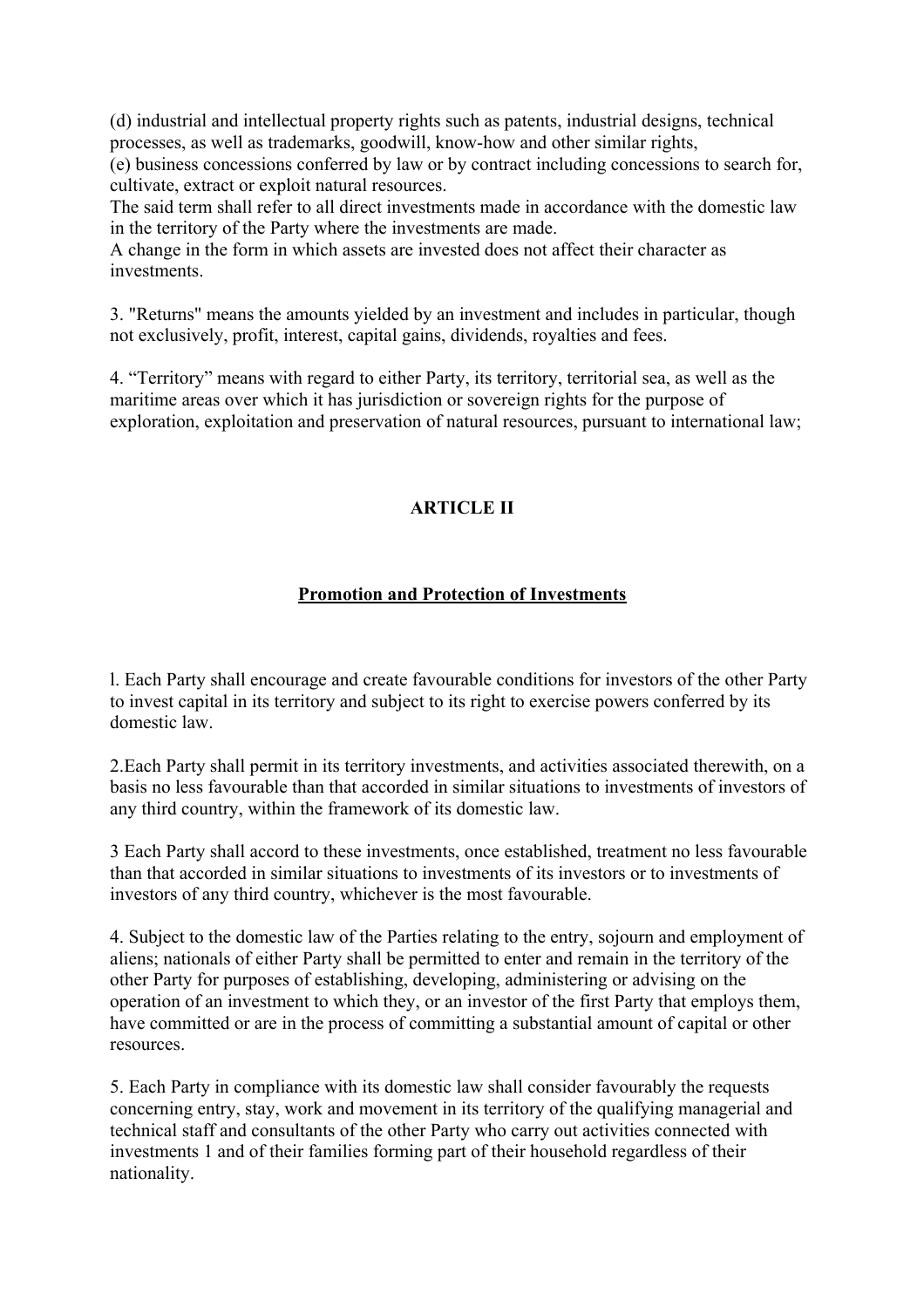6. The provisions of this Article shall have no effect on agreements entered into by either of the Parties:

(a) relating to any existing or future customs unions, regional economic organization or similar international agreements,

(b) relating wholly or mainly to taxation.

## **ARTICLE III**

## **Expropriation and Compensation**

1. Investments shall not be expropriated, nationalized or subjected, directly or indirectly, to measures of similar effects (hereinafter referred to as "expropriation"), except for a public purpose , in a non-discriminatory manner, upon payment of prompt, adequate and effective compensation, and in accordance with due process of law and the general principles of treatment provided for in Article 2.

2. Such compensation shall amount to the market value of the expropriated investment before the expropriation or before the impending expropriation became public knowledge, whichever is the earlier, shall include interest until the date of payment, shall be made without delay, be effectively realizable and be freely transferable as contemplated in Article 4(2).

3. Investors of either Party whose investments suffer losses in the territory of the other Party owing to war, insurrection, civil disturbance or other similar events shall be accorded by such other Party treatment no less favourable than that accorded to its own investors or to investors of any third country*,* whichever is the most favourable treatment, as regards any measures it adopts in relation to such losses.

## **ARTICLE IV**

### **Repatriation and Transfer**

l. Each Party shall permit in good faith all transfers related to an investment to be made freely and without delay into and out of its territory, including:

(a) returns,

(b) proceeds from the sale or liquidation of all or any part of an investment,

(c) compensation pursuant to Article 3,

(d) reimbursements and interest payments deriving from loans in connection with investments,

(e) salaries, wages and other remunerations received by the nationals of a Party who have obtained in the territory of the other Party the corresponding work permits relative to an investment,

(f) payments arising from an investment dispute.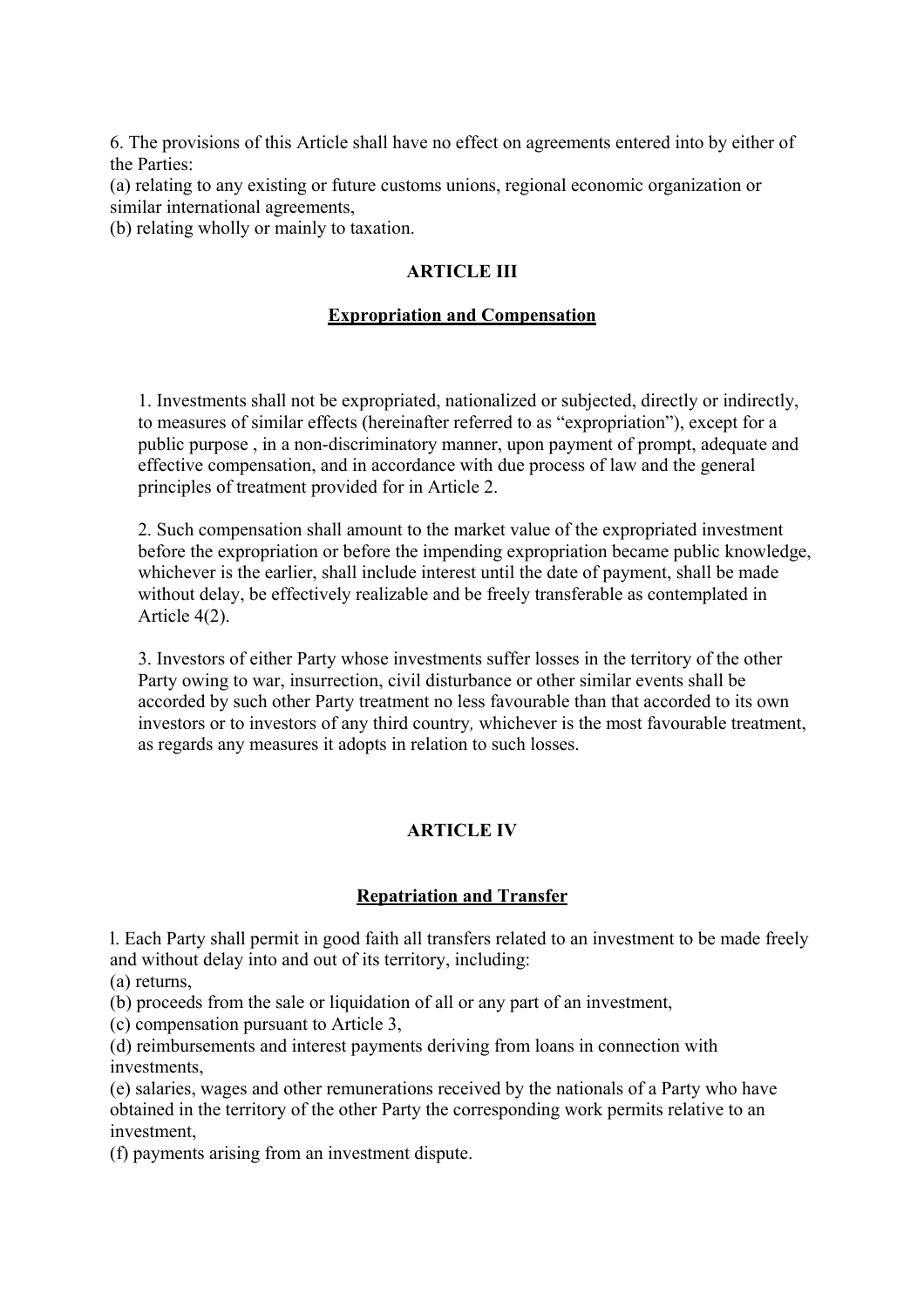2. Transfers shall be made in the convertible currency in which the investment has been made or in any convertible currency at the rate of exchange applicable on the date of transfer, unless otherwise agreed by the investor and the hosting Party.

## **ARTICLE V**

#### **Subrogation**

l. If the investment of an investor of one Party is insured against non-commercial risks under a system established by law, any subrogation of the insurer which stems from the terms of the insurance agreement shall be recognized by the other Party.

2. The insurer shall not be entitled to exercise any rights other than the rights which the investor would have been entitled to exercise.

3. Disputes between a Party and an insurer shall be settled in accordance with the provisions of Article 7 of this Agreement.

### **ARTICLE VI**

#### **Application of other Rules and SpecialCommitments**

If the provisions of the domestic law of either Party or obligations under international law existing at present or established hereafter between the Parties in addition to this Agreement contain rules, whether general or specific, entitling investments by investors of the other Party to a treatment more favourable than is provided for by this Agreement, such rules shall to the extent that they are more favourable prevail over this Agreement.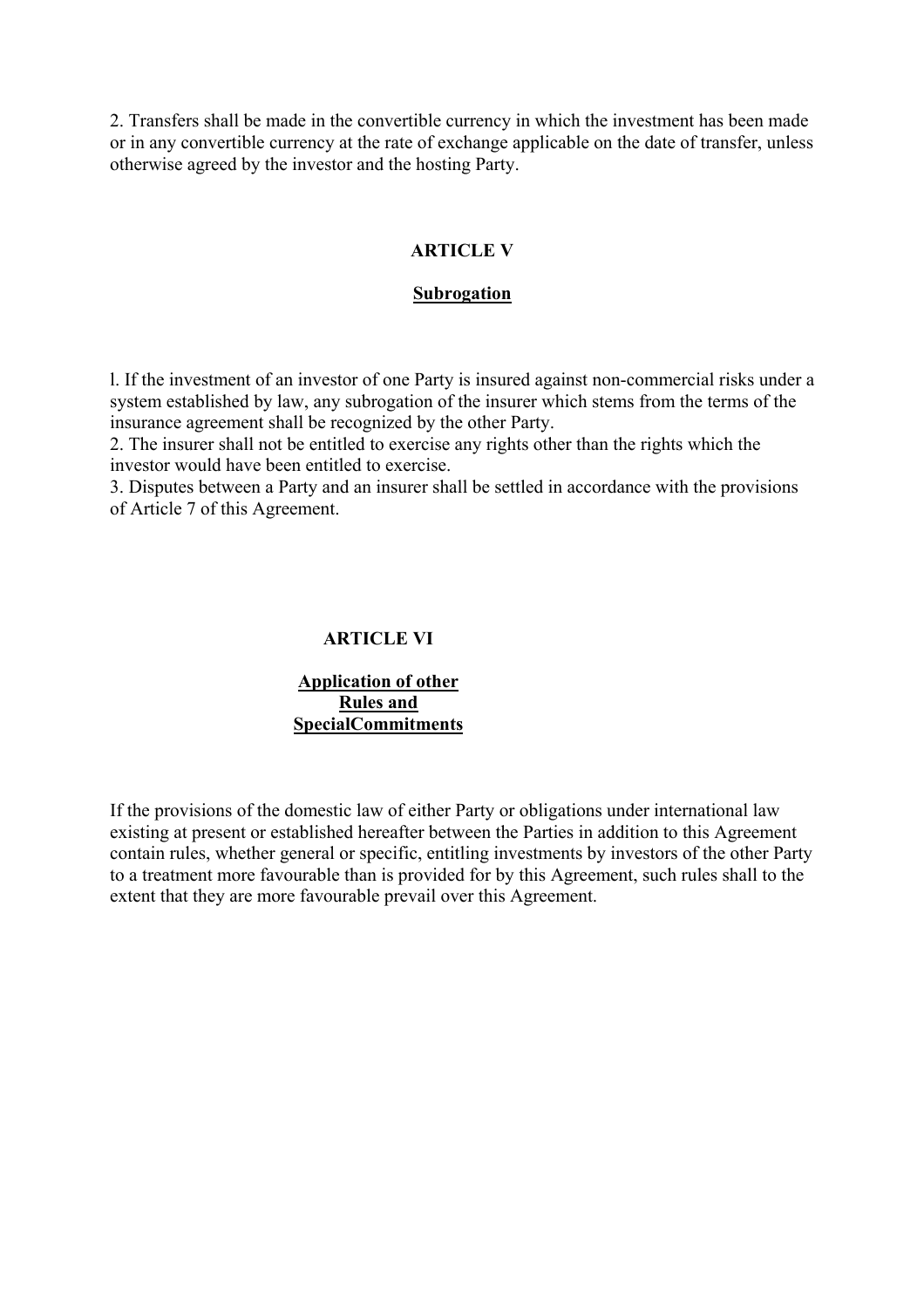#### **ARTICLE VII**

## **Settlement of Disputes Between One Party and Investors of the**

#### **Other Party**

1. Disputes between one of the Parties and an investor of the other Party, in connection with his investment, shall be notified in writing, including a detailed information, by the investor to the recipient Party of the investment. As far as possible, the investor and the concerned Party shall endeavour to settle these disputes by consultations and negotiations in good faith.

2. If these disputes, cannot be settled in this way within six months following the date of the written notification referred to in sub article 1, the investor shall be entitled to submit the case either to:

(a) the International Center for Settlement of Investment Disputes (ICSID) set up by the Convention on Settlement of Investment Disputes Between States and Nationals of other States, opened for signature at Washington DC on 18 March 1965; or

(b) an ad hoc arbitral court of arbitration laid down under the Arbitration Rules of Procedure of the United Nations Commission for International Trade Law (UNCITRAL); or (c) the Court of Arbitration of the Paris International Chamber of Commerce.

3. The arbitration awards shall be final and binding for all parties in the dispute. Each Party commits itself to execute the award according to its domestic law.

#### **ARTICLE VIII**

#### **Settlement of Disputes Between the Parties**

1. The Parties shall seek in good faith and a spirit of cooperation a rapid and equitable solution to any dispute between them concerning the interpretation or application of this Agreement. In this regard, the Parties agree to engage in direct and meaningful negotiations to arrive at such solutions. If the Parties cannot reach an agreement within six months after the beginning of disputes between themselves through the foregoing procedure, the disputes may be submitted, upon the request of either Party, to an arbitral tribunal of three members. 2. Within two months of receipt of a request, each Party shall appoint an arbitrator. The two arbitrators shall select a third arbitrator as Chairman, who is a national of a third State. In the event either Party fails to appoint an arbitrator within the specified time, the other Party may request the President of the International Court of Justice to make the appointment.

3. If both arbitrators cannot reach an agreement about the choice of the Chairman within two months after their appointment, the Chairman shall be appointed upon the request of either Party by the President of the International Court of Justice.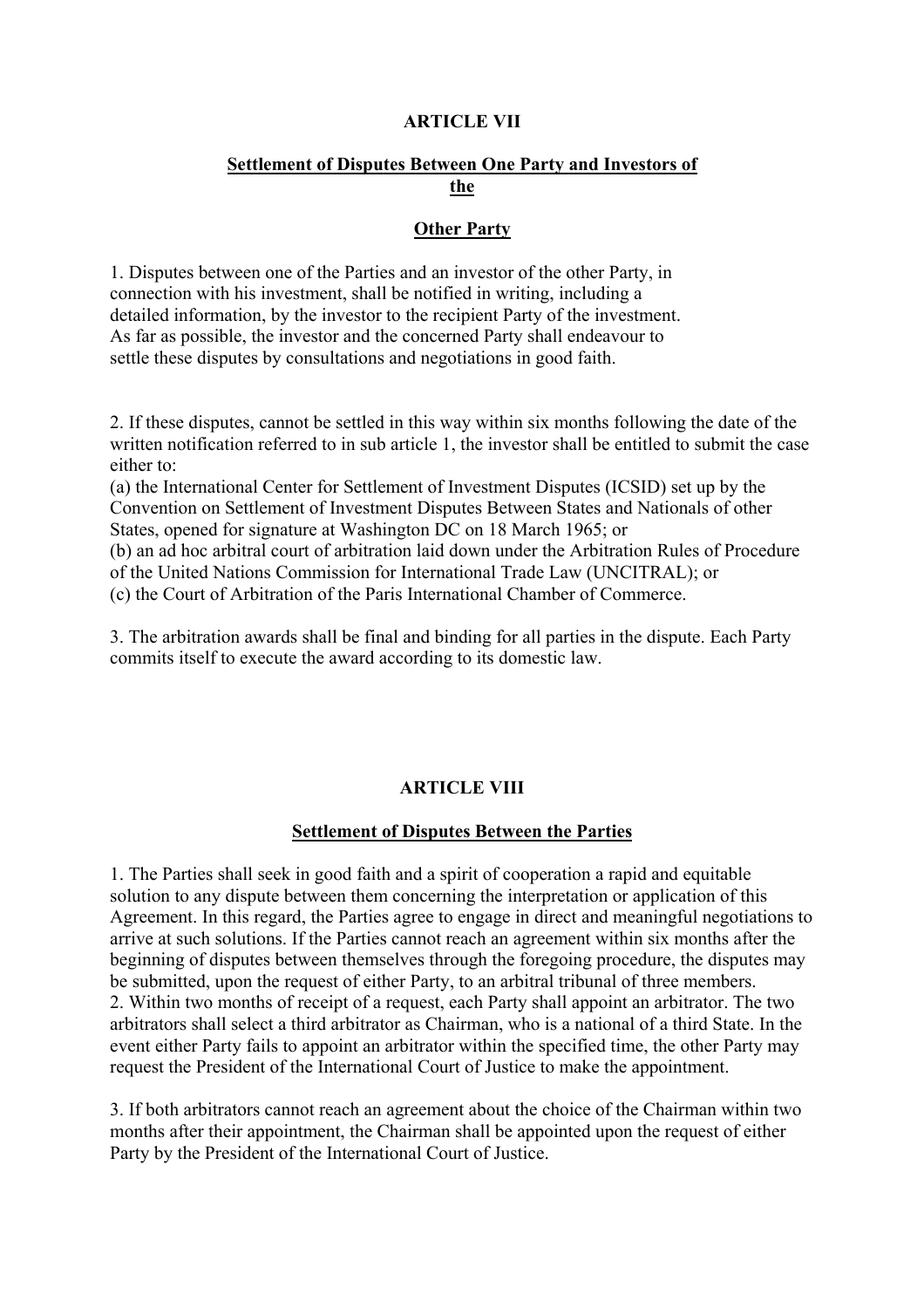4. If, in the cases specified under sub-articles (2) and (3), the President of the International Court of Justice is prevented from carrying out the said function or if he is a national of either Party, the appointment shall be made by the Vice-President, and if the Vice-President is prevented from carrying out the said function or if he is a national of either Party, the appointment shall be made by the most senior member of the Court who is not a national of either Party.

5. The tribunal shall have three months from the date of the selection of the Chairman to agree upon rules of procedure consistent with the other provisions of this Agreement. In the absence of such agreement, the tribunal shall request the President of the International Court of Justice to designate rules of procedure, taking into account generally recognized rules of international arbitral procedure.

6. Unless otherwise agreed, all submissions shall be made and all hearings shall be completed within eight months of the date of selection of the Chairman, and the tribunal shall render its decision within two months after the date of the final submissions or the date of the closing of the hearings, whichever is later. The arbitral tribunal shall reach its decisions, which shall be final and binding , by a majority of votes.

7. Expenses incurred by the Chairman, the other arbitrators, and other costs of the proceedings shall be paid for equally by the Parties. The tribunal may, however, at its discretion, decide that a higher proportion of the costs be paid by one of the Parties.

8. A dispute shall not be submitted to an international arbitration court under the provisions of this Article, if the same dispute has been brought before another international arbitration court under the provisions of Article 7 and is still before the court. This will not impair the engagement in direct and meaningful negotiations between both Parties.

## **ARTICLE IX**

### **Entry into Force**

1. This Agreement shall enter into force on the date on which the exchange of instruments of ratification has been completed. It shall remain in force for a period of ten years and shall continue in force unless terminated in accordance with sub-article 2. It shall apply to investments existing at the time of entry into force as well as to investments made or acquired thereafter.

2. Either Party may, by giving one year's written notice to the other Party, terminate this Agreement at the end of the initial ten year period or at any time thereafter.

3. This Agreement may be amended by written agreement between the Parties. Any amendment shall enter into force when each Party has notified the other that it has completed all internal requirements for entry into force of such amendment.

4. With respect to investments made or acquired prior to the date of termination of this Agreement and to which this Agreement otherwise applies, the provisions of all of the other